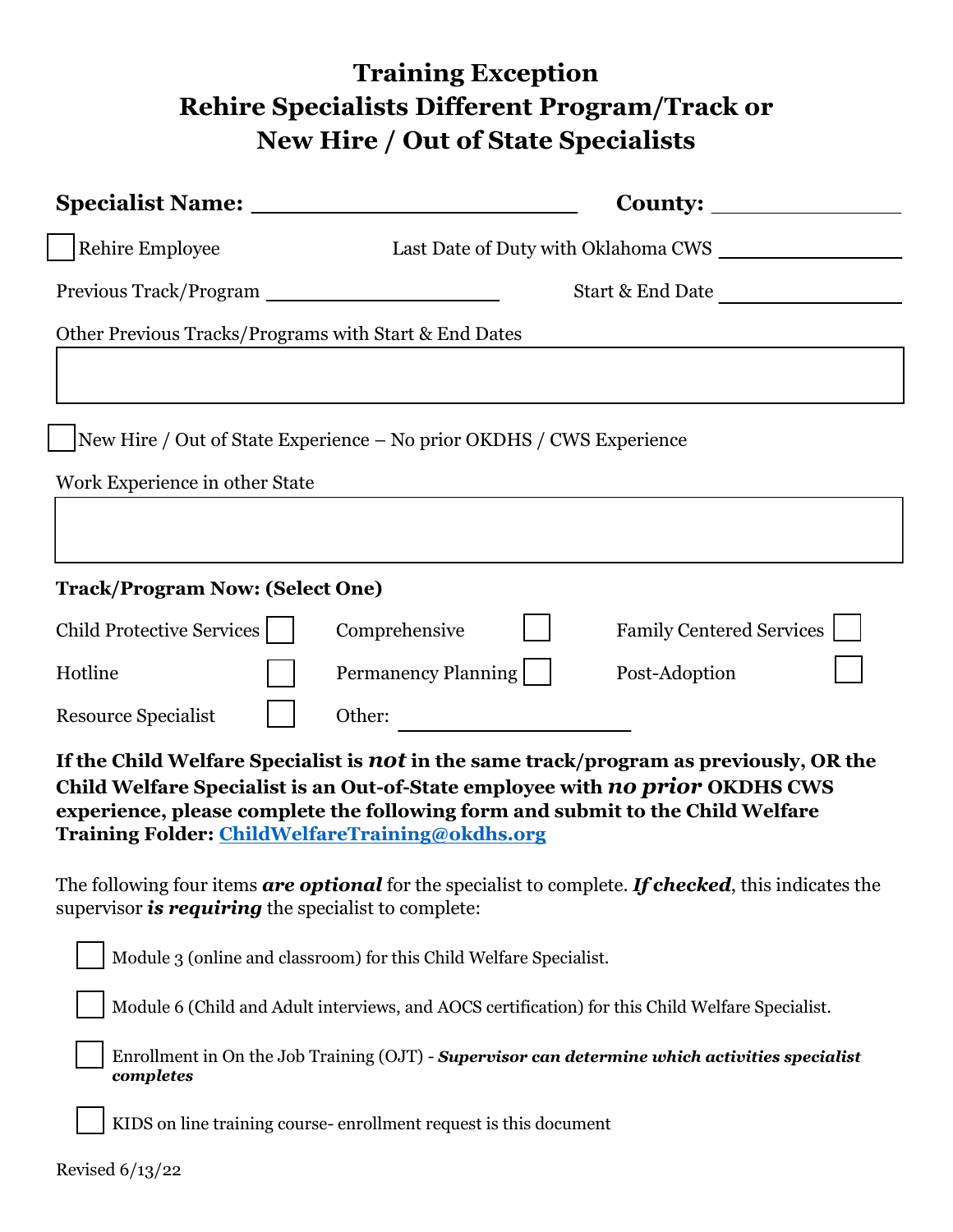## **At this time, the following are required:**



Post CORE Required Levels for this Child Welfare Specialist- enrollment into courses will be completed once this document is received

I have consulted with my FM/DD regarding my decision

## **Training Exception Justification-Required to complete**

This Child Welfare Specialist is eligible for a full caseload assignment of 100%. The supervisor has the discretion to determine whether or not the specialist will receive that, or a caseload lower than 100%. Please see the Training Exception Justification narrative for the decision.

> **I have observed at least one child interview and approve this specialist be fully certified.**

**I have observed at least one adult interview and approve this specialist be fully certified.** 

I have communicated with KIDS via email [KIDSProblemReport@okdhs.org](mailto:KIDSProblemReport@okdhs.org) regarding the specialist's status and included *both* the Deputy Director *and* Assistant Child Welfare Director on the email communication.

Please submit this form to the training unit at: [ChildWelfareTraining@okdhs.org](mailto:ChildWelfareTraining@okdhs.org) for tracking purposes and assistance with enrolling the specialist into their required courses.